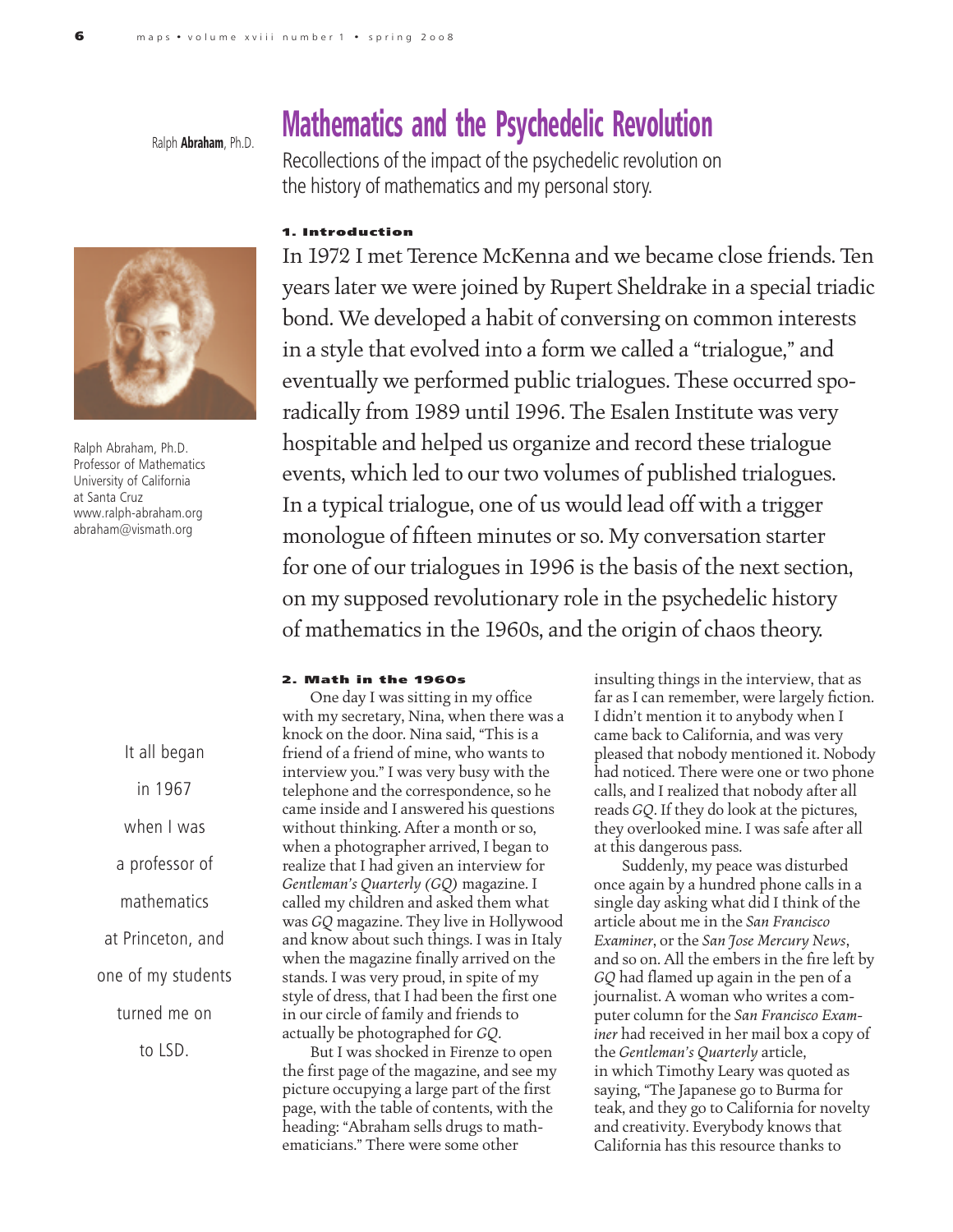psychedelics." Then the article quoted me as the supplier for the scientific renaissance in the 1960s.

This columnist didn't believe what was asserted by Timothy Leary and others in the *GQ* article, that the computer revolution and the computer graphic innovations of California had been built upon a psychedelic foundation. She set out to prove this story false. She went to Siggraph, the largest gathering of computer graphic professionals in the world, where annually somewhere in the United States 30,000 who are vitally involved in the computer revolution gather. She thought she would set this heresy to rest by conducting a sample survey, beginning her interviews at the airport the minute she stepped off the plane. By the time she got back to her desk in San Francisco she'd talked to 180 important professionals of the computer graphic field, all of whom answered yes to the question, "Do you take psychedelics, and is this important in your work?" Her column, finally syndicated in a number of newspapers again, unfortunately, or kindly, remembered me.

Shortly after this second incident in my story, I was in Hollyhock, the Esalen of the far north, on Cortes Island in British Columbia, with Rupert and other friends, and I had a kind of psychotic break in the night. I couldn't sleep and was consumed with a paranoid fantasy about this outage and what it would mean in my future career, the police at my door and so on. I knew that my fears had blown up unnecessarily, but I needed someone to talk to. The person I knew best there was Rupert. And he was very busy in counsel with various friends, but eventually I took Rupert aside and confided to him this secret, and all my fears. His response, within a day or two, was to repeat the story to everybody in Canada, assuring me that it's good to be outed. I tried thinking positively about this episode, but when I came home still felt nervous about it and said "no" to many interviews from ABC News, and the United Nations, and other people who called to check out this significant story. I did not then rise to the occasion, and so I've decided today, by popular request, to tell the truth.

It all began in 1967 when I was a professor of mathematics at Princeton, and one of my students turned me on to LSD. That led to my moving to California a year later, and meeting at UC Santa Cruz a chemistry graduate student who was doing his Ph.D. thesis on the synthesis of DMT. He and I smoked up a large bottle of DMT in 1969, and that resulted in a kind of secret resolve, which swerved my career toward a search for the connections between mathematics and the experience of the logos, or what Terence calls "the transcendent other." This is a hyperdimensional space full of meaning and wisdom and beauty, which feels more real than ordinary reality, and to which we have returned many times over the years, for instruction and pleasure. In the course of the next twenty years there were various steps I took to explore the connection between mathematics and the logos.

About the time that chaos theory was discovered by the scientific community, and the chaos revolution began in 1978, I apprenticed myself to a neurophysiologist and tried to construct brain models made out of the basic objects of chaos theory. I built a vibrating fluid machine to visualize vibrations in transparent media, because I felt on the basis of direct experience that the Hindu metaphor of vibrations was important and valuable. I felt that we could learn more about consciousness, communication, resonance, and the emergence of form and pattern in the physical, biological, social and intellectual worlds, through actually watching vibrations in transparent media ordinarily invisible, and making them visible. I was inspired by Hans Jenny, an amateur scientist in Switzerland, a follower of Rudolf Steiner, who had built an ingenious gadget for rendering patterns in transparent fluids visible.

About this time we discovered computer graphics in Santa Cruz, when the first affordable computer graphic terminals had appeared on the market. I started a project of teaching mathematics with computer graphics, and eventually tried to simulate the mathematical models for neurophysiology and for vibrating fluids, in computer programs with computer graphic displays. In this way evolved a new class of mathematical models called CDs, cellular dynamata. They are an especially appropriate mathematical object

By the time she got back to her desk in San Francisco she'd talked to 180 important professionals of the computer graphic field, all of whom answered yes to the question, "Do you take psychedelics, and is this important in your work?"